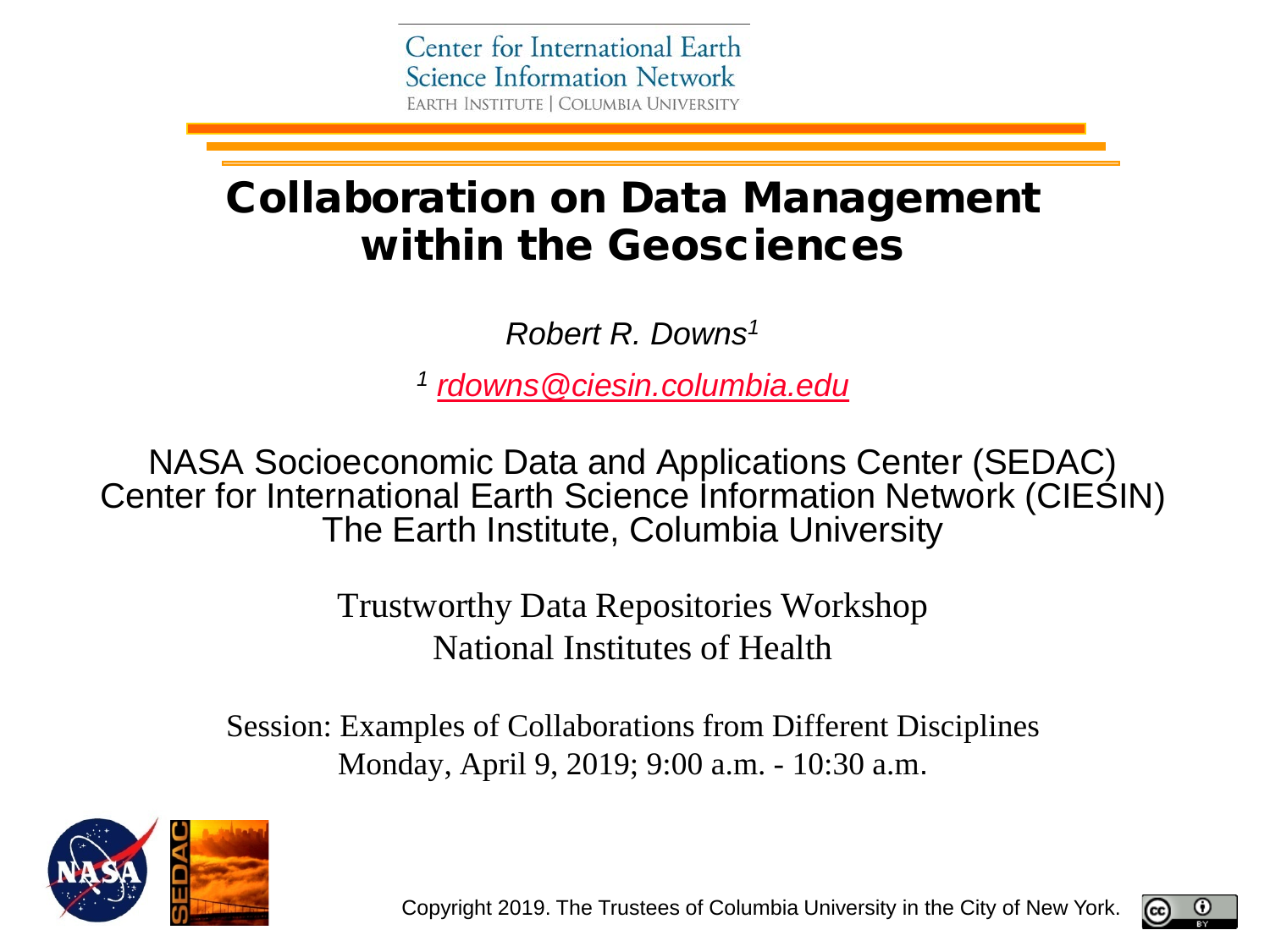# **Collaborative Geoscience Communities: Selected Examples**

Group on Earth Observations (GEO)

Earth Science Information Partners (ESIP)

Enabling FAIR Data, CoreTrustSeal Cohort

NASA Earth Science Data System Working Groups (ESDSWG)

NASA Earth Science Data and Information System (ESDIS)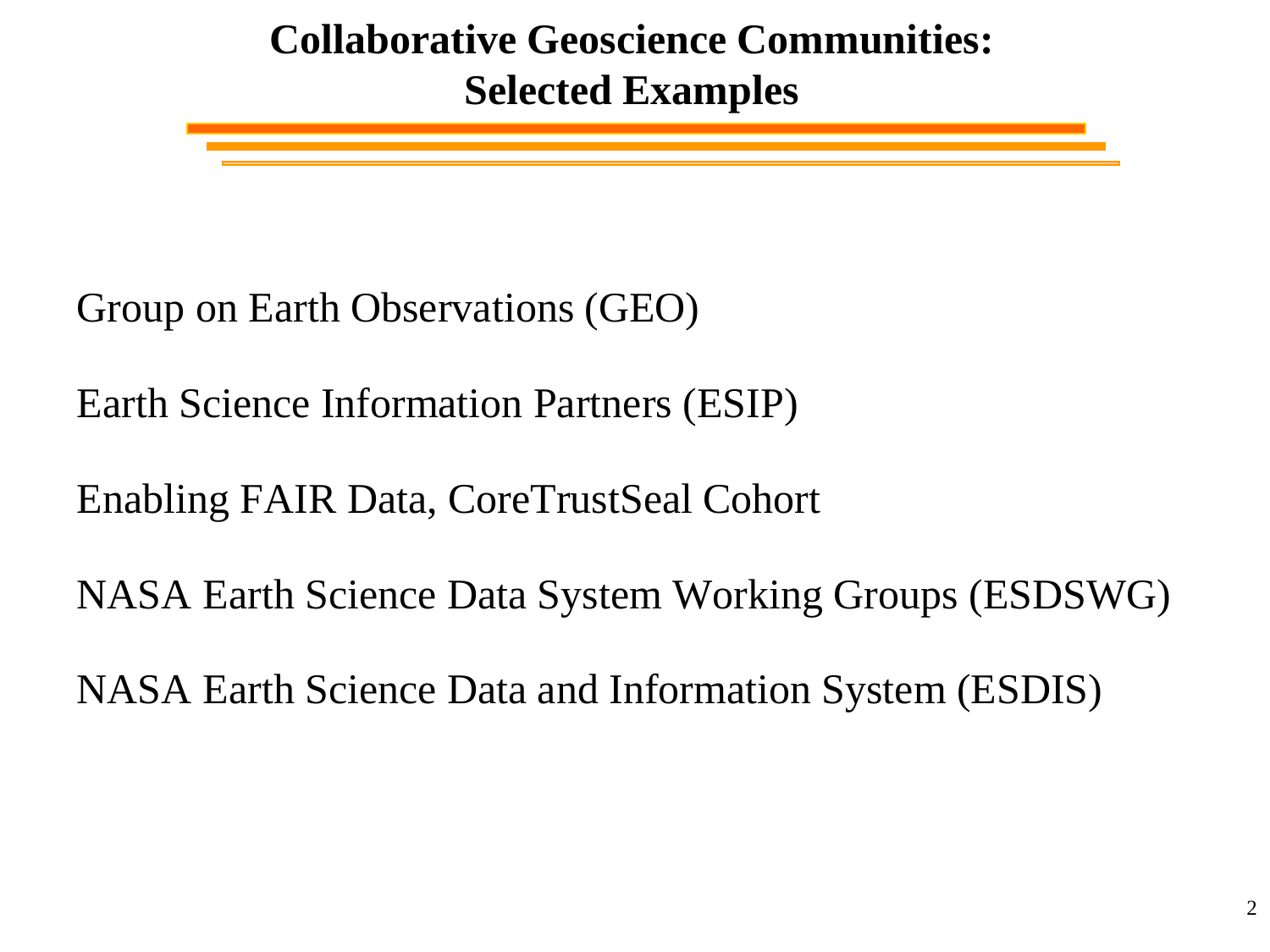# **Group on Earth Observations (GEO)**

- International intergovernmental Earth science community
	- Represented by countries and member organizations
- Focus on Earth observations for sustainable development
	- UN 2030 Agenda for SD, public health surveillance, disaster resilience, biodiversity and ecosystem sustainability, …
- Group on Earth Observations System of Systems (GEOSS)
	- GEOSS Data Management Principles
	- GEOSS Data Sharing Principles
- http://earthobservations.org/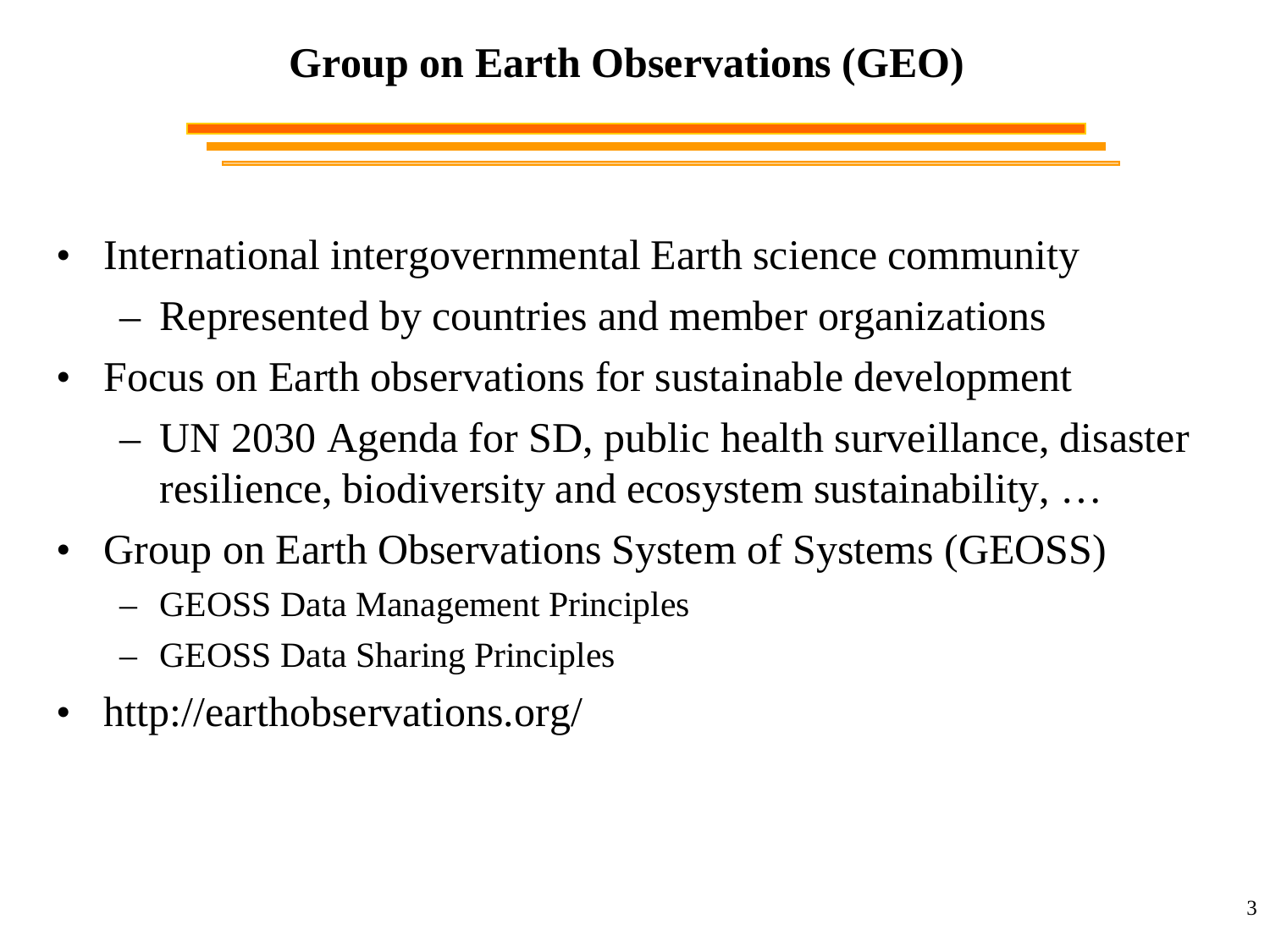



Source: United Nations, https://www.un.org/development/desa/dspd/2030agenda-sdgs.html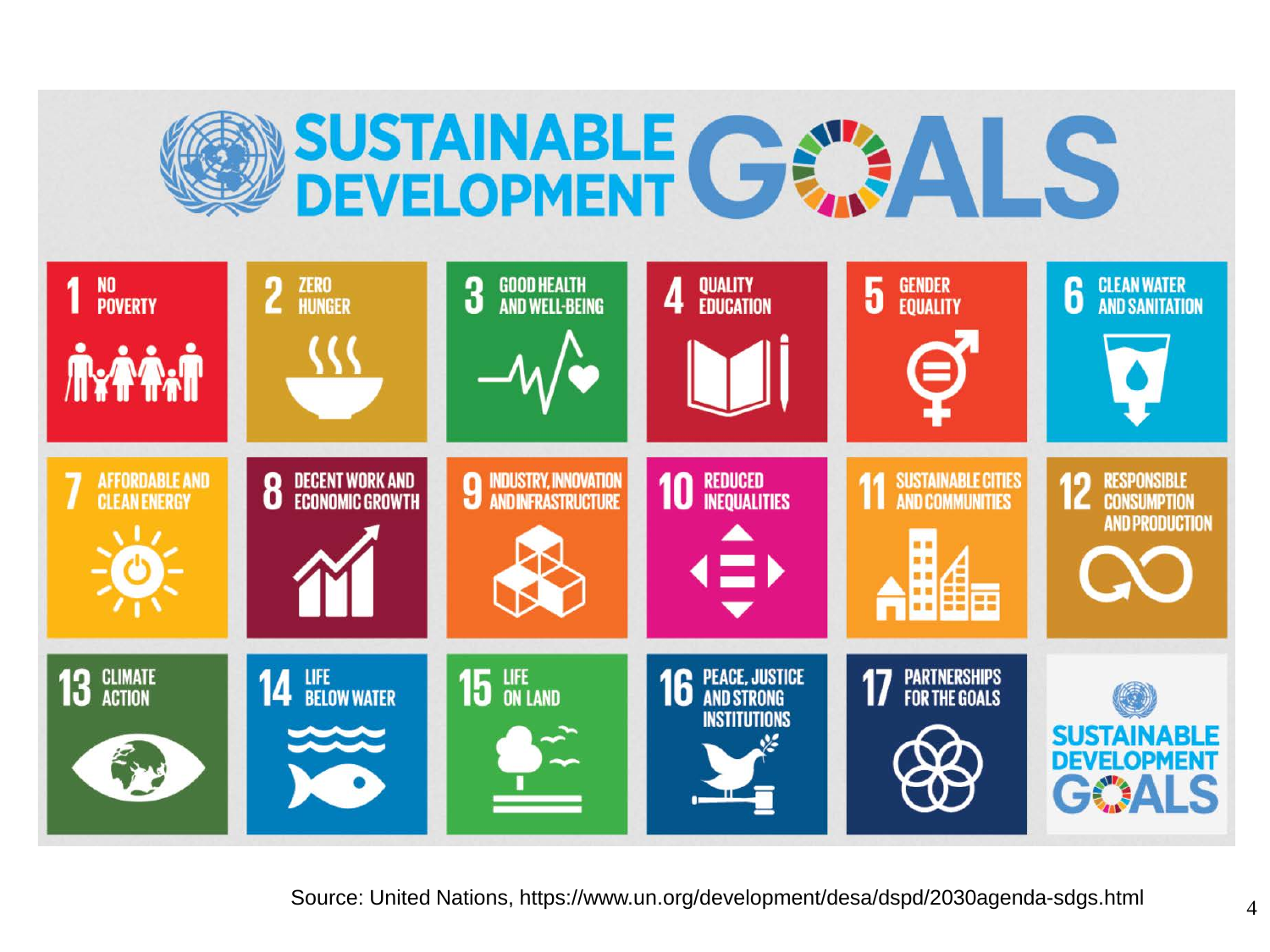### **Earth Science Information Partners (ESIP)**

- Over 150 partnering organizations
	- 1. Data distributors
	- 2. Data product and service producers
	- 3. Tool developers (commercial and non-commercial)
	- 4. Sponsors
	- 5. Non-voting supporters
- Committees, working groups, clusters
	- Data stewardship, education, disaster planning, …
- https://www.esipfed.org/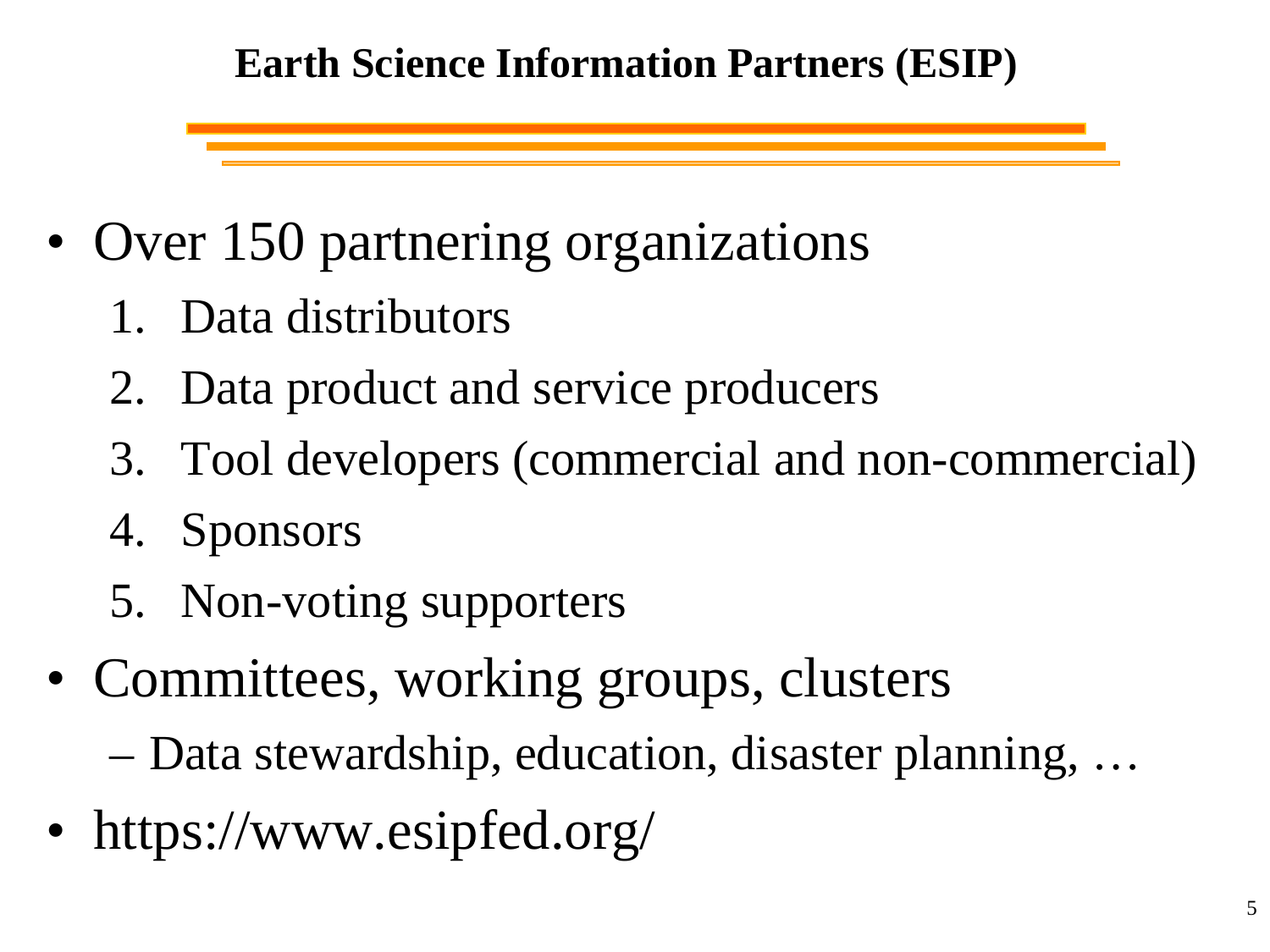### **Enabling FAIR Data: CoreTrustSeal Certification Cohort**

- Enabling FAIR Data Collaboration
	- American Geophysical Union (AGU)
	- Earth Science Information Partners (ESIP)
	- Research Data Alliance (RDA)
- Support for CoreTrustSeal Certification
	- Providing training on repository trustworthiness
- Cohort of data repositories
	- Seeking CoreTrustSeal certification as a cohort
	- Requesting collaborative application fee discount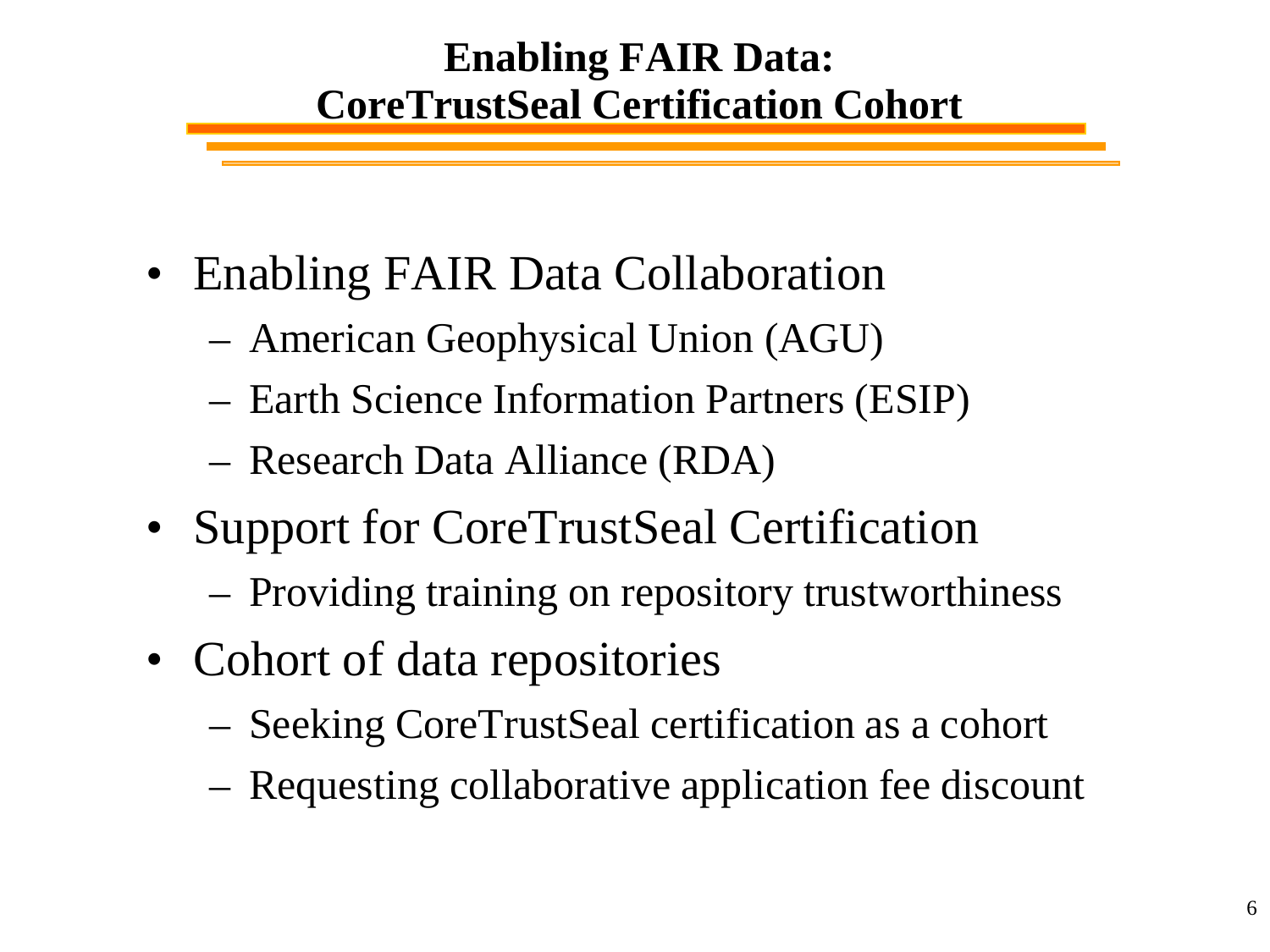### **Earth Science Data System Working Groups (ESDSWG)**

- NASA community
	- Distributed Active Archive Centers (DAACs)
	- Science Information Processing Systems (SIPS)
	- Other NASA funded projects
- Improving data management and distribution
	- Capabilities to develop, curate, and share NASA data
- WGs proposed each year to meet goals in one year
	- WGs report on completed work at annual meeting
	- https://earthdata.nasa.gov/community/earth-science-datasystem-working-groups-esdswg